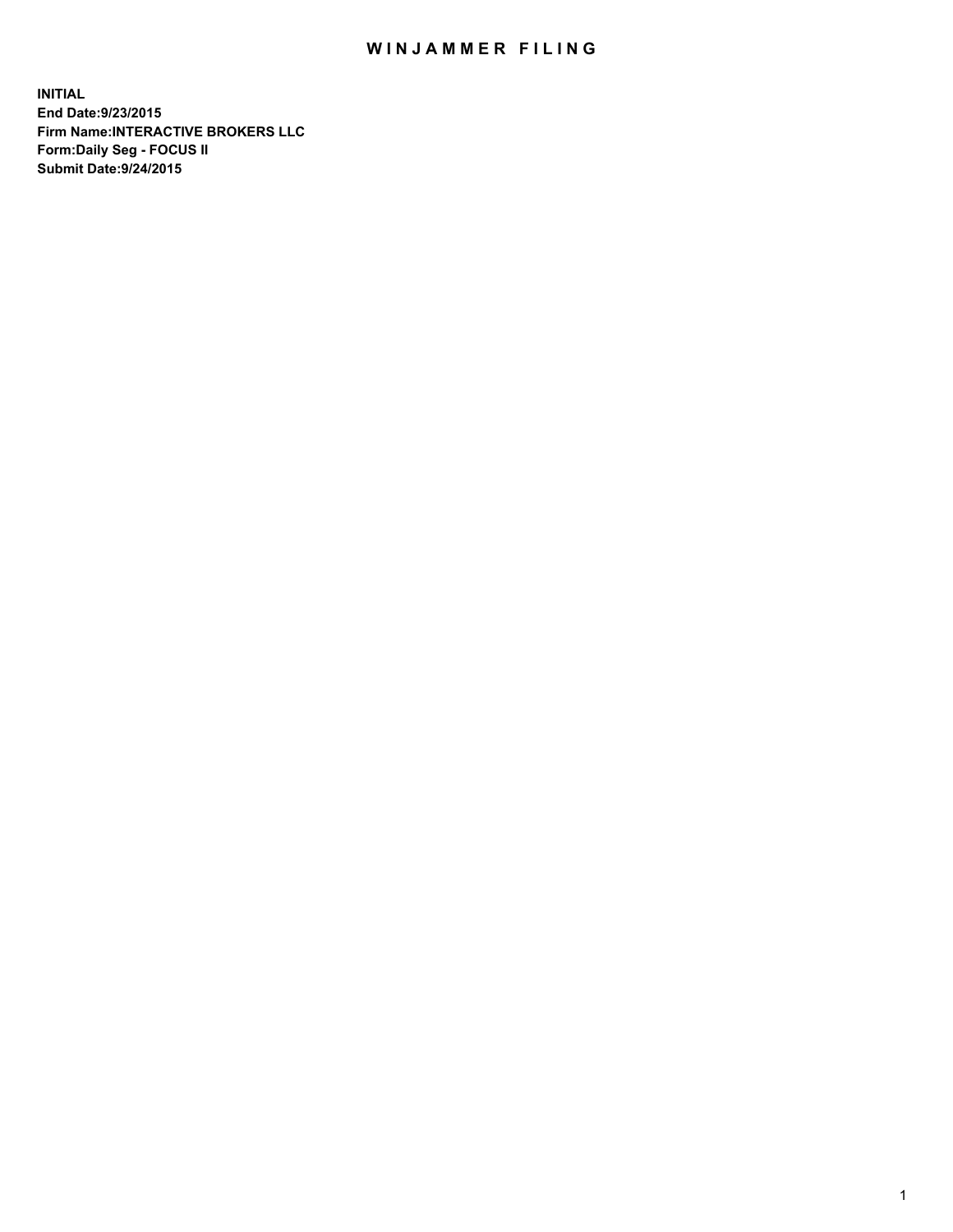## **INITIAL End Date:9/23/2015 Firm Name:INTERACTIVE BROKERS LLC Form:Daily Seg - FOCUS II Submit Date:9/24/2015 Daily Segregation - Cover Page**

| Name of Company<br><b>Contact Name</b><br><b>Contact Phone Number</b><br><b>Contact Email Address</b>                                                                                                                                                                                                                          | <b>INTERACTIVE BROKERS LLC</b><br><b>Michael Ellman</b><br>203-422-8926<br>mellman@interactivebrokers.co<br>$m$ |
|--------------------------------------------------------------------------------------------------------------------------------------------------------------------------------------------------------------------------------------------------------------------------------------------------------------------------------|-----------------------------------------------------------------------------------------------------------------|
| FCM's Customer Segregated Funds Residual Interest Target (choose one):<br>a. Minimum dollar amount: ; or<br>b. Minimum percentage of customer segregated funds required:% ; or<br>c. Dollar amount range between: and; or<br>d. Percentage range of customer segregated funds required between: % and %.                       | $\overline{\mathbf{0}}$<br>0<br>155,000,000 245,000,000<br>00                                                   |
| FCM's Customer Secured Amount Funds Residual Interest Target (choose one):<br>a. Minimum dollar amount: ; or<br>b. Minimum percentage of customer secured funds required:%; or<br>c. Dollar amount range between: and; or<br>d. Percentage range of customer secured funds required between: % and %.                          | $\overline{\mathbf{0}}$<br>0<br>80,000,000 120,000,000<br>0 <sub>0</sub>                                        |
| FCM's Cleared Swaps Customer Collateral Residual Interest Target (choose one):<br>a. Minimum dollar amount: ; or<br>b. Minimum percentage of cleared swaps customer collateral required:% ; or<br>c. Dollar amount range between: and; or<br>d. Percentage range of cleared swaps customer collateral required between:% and%. | $\overline{\mathbf{0}}$<br>$\underline{\mathbf{0}}$<br>0 <sub>0</sub><br>0 <sub>0</sub>                         |

Attach supporting documents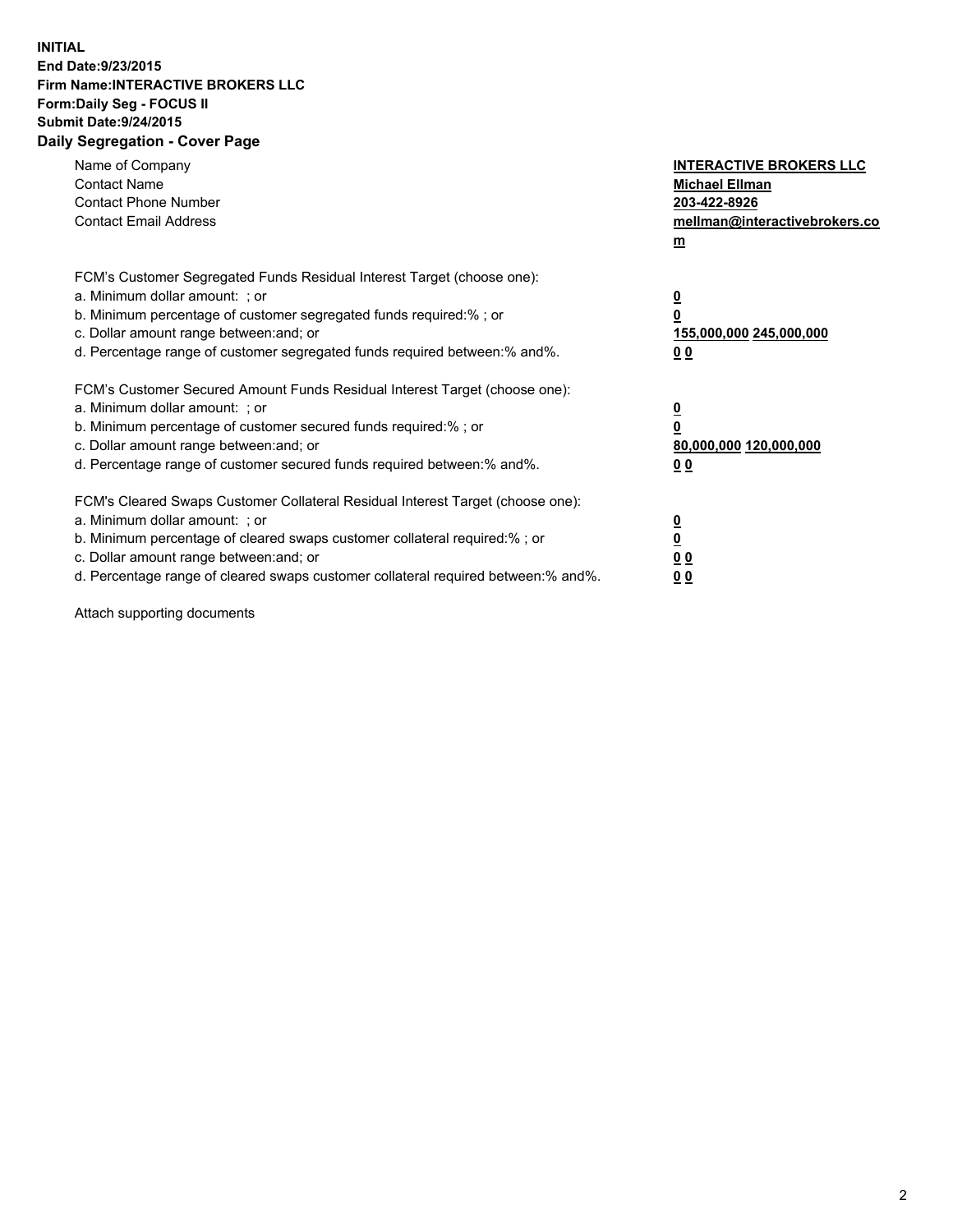## **INITIAL End Date:9/23/2015 Firm Name:INTERACTIVE BROKERS LLC Form:Daily Seg - FOCUS II Submit Date:9/24/2015 Daily Segregation - Secured Amounts**

|     | Dany Ocgregation - Oceanea Annoanta                                                         |                                                |
|-----|---------------------------------------------------------------------------------------------|------------------------------------------------|
|     | Foreign Futures and Foreign Options Secured Amounts                                         |                                                |
|     | Amount required to be set aside pursuant to law, rule or regulation of a foreign            | $0$ [7305]                                     |
|     | government or a rule of a self-regulatory organization authorized thereunder                |                                                |
| 1.  | Net ledger balance - Foreign Futures and Foreign Option Trading - All Customers             |                                                |
|     | A. Cash                                                                                     | 341,706,284 [7315]                             |
|     | B. Securities (at market)                                                                   | $0$ [7317]                                     |
| 2.  | Net unrealized profit (loss) in open futures contracts traded on a foreign board of trade   | -6,896,071 [7325]                              |
| 3.  | Exchange traded options                                                                     |                                                |
|     | a. Market value of open option contracts purchased on a foreign board of trade              | <b>53,306</b> [7335]                           |
|     | b. Market value of open contracts granted (sold) on a foreign board of trade                | -59,272 [7337]                                 |
| 4.  | Net equity (deficit) (add lines 1.2. and 3.)                                                | 334,804,247 [7345]                             |
| 5.  | Account liquidating to a deficit and account with a debit balances - gross amount           | <b>942,547</b> [7351]                          |
|     | Less: amount offset by customer owned securities                                            | 0 [7352] 942,547 [7354]                        |
| 6.  | Amount required to be set aside as the secured amount - Net Liquidating Equity              | 335,746,794 [7355]                             |
|     | Method (add lines 4 and 5)                                                                  |                                                |
| 7.  | Greater of amount required to be set aside pursuant to foreign jurisdiction (above) or line | 335,746,794 [7360]                             |
|     | 6.                                                                                          |                                                |
|     | FUNDS DEPOSITED IN SEPARATE REGULATION 30.7 ACCOUNTS                                        |                                                |
| 1.  | Cash in banks                                                                               |                                                |
|     | A. Banks located in the United States                                                       | 5,200,149 [7500]                               |
|     | B. Other banks qualified under Regulation 30.7                                              | 0 [7520] 5,200,149 [7530]                      |
| 2.  | Securities                                                                                  |                                                |
|     | A. In safekeeping with banks located in the United States                                   | 351, 113, 744 [7540]                           |
|     | B. In safekeeping with other banks qualified under Regulation 30.7                          | 0 [7560] 351,113,744 [7570]                    |
| 3.  | Equities with registered futures commission merchants                                       |                                                |
|     | A. Cash                                                                                     | $0$ [7580]                                     |
|     | <b>B.</b> Securities                                                                        | $0$ [7590]                                     |
|     | C. Unrealized gain (loss) on open futures contracts                                         | $0$ [7600]                                     |
|     | D. Value of long option contracts                                                           | $0$ [7610]                                     |
|     | E. Value of short option contracts                                                          | 0 [7615] 0 [7620]                              |
| 4.  | Amounts held by clearing organizations of foreign boards of trade                           |                                                |
|     | A. Cash                                                                                     | $0$ [7640]                                     |
|     | <b>B.</b> Securities                                                                        | $0$ [7650]                                     |
|     | C. Amount due to (from) clearing organization - daily variation                             | $0$ [7660]                                     |
|     | D. Value of long option contracts                                                           | $0$ [7670]                                     |
|     | E. Value of short option contracts                                                          | 0 [7675] 0 [7680]                              |
| 5.  | Amounts held by members of foreign boards of trade                                          |                                                |
|     | A. Cash                                                                                     | 109,899,148 [7700]                             |
|     | <b>B.</b> Securities                                                                        | $0$ [7710]                                     |
|     | C. Unrealized gain (loss) on open futures contracts                                         | 2,526,034 [7720]                               |
|     | D. Value of long option contracts                                                           | 66,699 [7730]                                  |
|     | E. Value of short option contracts                                                          | <mark>-91,688</mark> [7735] 112,400,193 [7740] |
| 6.  | Amounts with other depositories designated by a foreign board of trade                      | $0$ [7760]                                     |
| 7.  | Segregated funds on hand                                                                    | $0$ [7765]                                     |
| 8.  | Total funds in separate section 30.7 accounts                                               | 468,714,086 [7770]                             |
| 9.  | Excess (deficiency) Set Aside for Secured Amount (subtract line 7 Secured Statement         | 132,967,292 [7380]                             |
|     | Page 1 from Line 8)                                                                         |                                                |
| 10. | Management Target Amount for Excess funds in separate section 30.7 accounts                 | 80,000,000 [7780]                              |
| 11. | Excess (deficiency) funds in separate 30.7 accounts over (under) Management Target          | 52,967,292 [7785]                              |
|     |                                                                                             |                                                |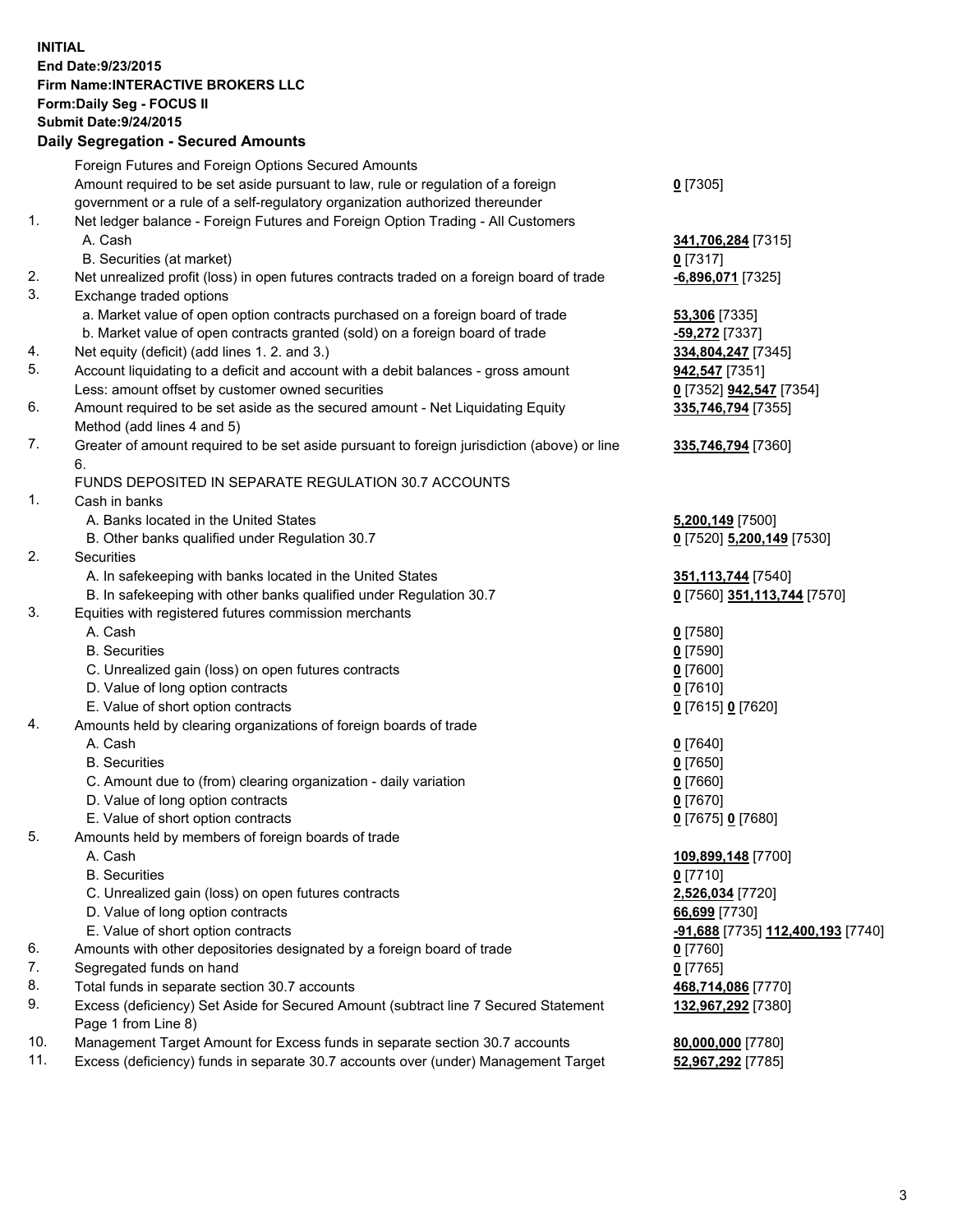**INITIAL End Date:9/23/2015 Firm Name:INTERACTIVE BROKERS LLC Form:Daily Seg - FOCUS II Submit Date:9/24/2015 Daily Segregation - Segregation Statement** SEGREGATION REQUIREMENTS(Section 4d(2) of the CEAct) 1. Net ledger balance A. Cash **2,665,439,380** [7010] B. Securities (at market) **0** [7020] 2. Net unrealized profit (loss) in open futures contracts traded on a contract market **-12,849,787** [7030] 3. Exchange traded options A. Add market value of open option contracts purchased on a contract market **82,486,656** [7032] B. Deduct market value of open option contracts granted (sold) on a contract market **-159,387,415** [7033] 4. Net equity (deficit) (add lines 1, 2 and 3) **2,575,688,834** [7040] 5. Accounts liquidating to a deficit and accounts with debit balances - gross amount **89,968** [7045] Less: amount offset by customer securities **0** [7047] **89,968** [7050] 6. Amount required to be segregated (add lines 4 and 5) **2,575,778,802** [7060] FUNDS IN SEGREGATED ACCOUNTS 7. Deposited in segregated funds bank accounts A. Cash **361,113,659** [7070] B. Securities representing investments of customers' funds (at market) **1,504,953,497** [7080] C. Securities held for particular customers or option customers in lieu of cash (at market) **0** [7090] 8. Margins on deposit with derivatives clearing organizations of contract markets A. Cash **16,572,694** [7100] B. Securities representing investments of customers' funds (at market) **992,524,527** [7110] C. Securities held for particular customers or option customers in lieu of cash (at market) **0** [7120] 9. Net settlement from (to) derivatives clearing organizations of contract markets **-7,964,604** [7130] 10. Exchange traded options A. Value of open long option contracts **82,480,306** [7132] B. Value of open short option contracts **-159,381,121** [7133] 11. Net equities with other FCMs A. Net liquidating equity **0** [7140] B. Securities representing investments of customers' funds (at market) **0** [7160] C. Securities held for particular customers or option customers in lieu of cash (at market) **0** [7170] 12. Segregated funds on hand **0** [7150] 13. Total amount in segregation (add lines 7 through 12) **2,790,298,958** [7180] 14. Excess (deficiency) funds in segregation (subtract line 6 from line 13) **214,520,156** [7190] 15. Management Target Amount for Excess funds in segregation **155,000,000** [7194] 16. Excess (deficiency) funds in segregation over (under) Management Target Amount **59,520,156** [7198]

Excess